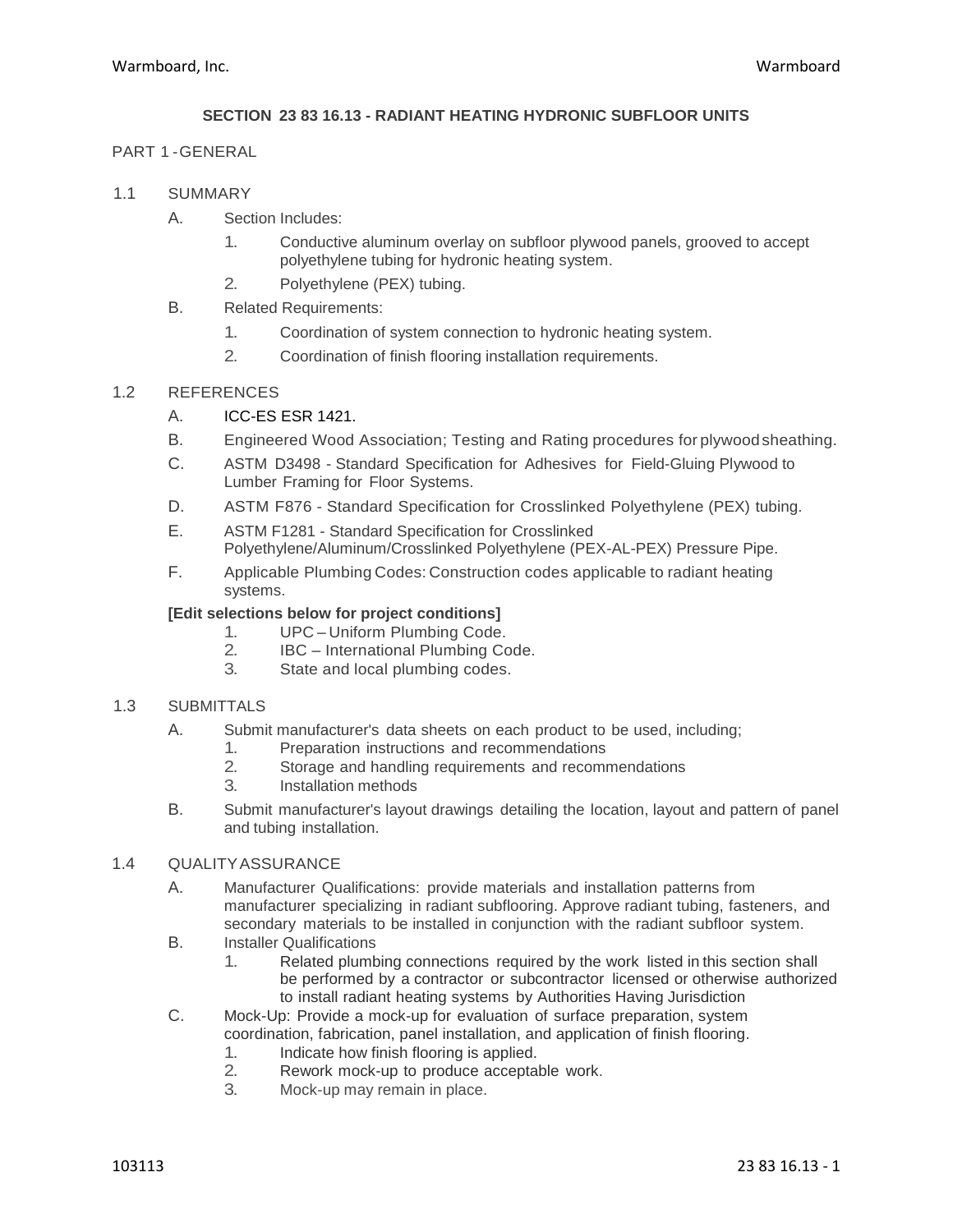# 1.5 DELIVERY, STORAGE. AND HANDLING

- A. Store products in manufacturer's unopened packaging until ready for installation.
- B. Provide storage area to keep panels completely dry.

# 1.6 FIELD CONDITIONS

- A. Maintain environmental conditions (temperature, humidity and ventilation) within limits recommended by manufacturer for optimum results.
- B. Install panels only when environmental conditions comply with manufacturer's requirements.

# 1.7 WARRANTY

A. Provide panel manufacturer's limited warranty.

# PART 2 - PRODUCTS

### 2.1 MANUFACTURERS

A. Warmboard, Inc. 8035 Soquel Dr. Suite 41A, Aptos CA 95003 877.338.5493 831.685.9276 831.685.9278 FAX [info@warmboard.com](mailto:info@warmboard.com) [www.warmboard.com](http://www.warmboard.com/)

### 2.2 DESCRIPTION

- A. Warmboard plywood subfloor panels for installation on floor joists.
- B. PEX tubing installed in panels.

### 2.3 MATERIALS

- A. Radiant Subfloor Panels: Nominal 1-1/8-inch, (28mm) thick plywood subfloor with prerouted channels for installation of radiant heat tubing.
	- 1. Panel Dimensions: 48x96 inches (1219mm x 2438mm).
	- 2. Panel Base: 1 3/32 inch (27.8mm) 7-layer Douglas Fir tongue-and-groove plywood; APA rated, Sturd-I-Floor.
	- 3. Conductive Aluminum Overlay: 0.025 inch (0.6mm) glare resistant light green aluminum sheet bonded to plywood and conforming to channels.
	- 4. Channel size: Nominal 21/32 inch (16.7mm) diameter.
	- 5. Channel spacing: 12 inches (305mm) o.c. parallel to panel's long dimension.
- B. Radiant Heat Tubing: Cross-linked Polyethylene (PEX) based tubing designed for transmission of hot water.
	- 1. Tubing size: ASTM F876 or F1281; 1/2-inch (13mm) inside diameter.<br>2. Hydrostatic design and pressure ratings per Plastic Pipe Institute (Pl
	- 2. Hydrostatic design and pressure ratings per Plastic Pipe Institute (PPI).
		- a. 200 F degrees F at 80 psi (93.3 C at 552 KPa).
			- b. 180 F degrees F at 100 psi (82.2 C at 689 KPa).
			- c. 73.4 F degrees F at 160 psi (23 C at 1103 KPa).
	- 3. Maximum Loop Length: 300 feet (91.44m).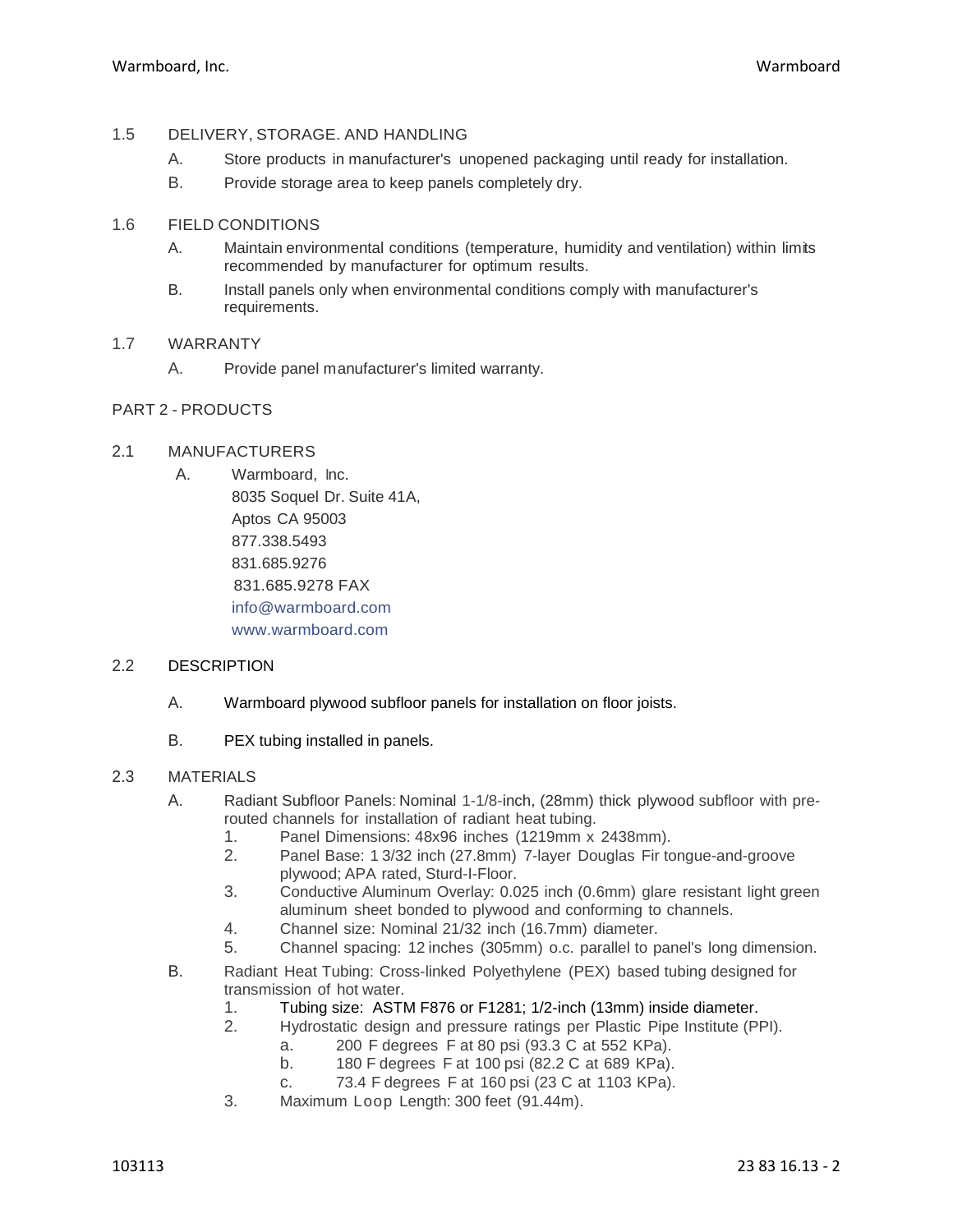C. Vapor Retarder at concrete subfloor: 10-mil polyethylene sheet.

# 2.4 FASTENERS AND ADHESIVES

- A. Nails: 10 penny, 3 inch (76mm) nails with twist, ring or otherwise deformed shank.
- B. Screws: Minimum 3-inch (76mm) long coarse thread deck or subfloor screws.
- C. Concrete Fasteners: 2-1/2 or 2-1/4 by 1/4 inch Tapcon concrete fasteners or Split Drive Anchors.
- D. Construction Adhesive: Elastomeric resin adhesive meeting or exceeding the requirements of ASTM D3498.

# PART 3 - EXECUTION

### 3.1 EXAMINATION

- A. Do not begin installation until floor joists and associated framing components are in place and inspected.
- B. Examine joist spacing and direction to ensure proper location and support of radiant subfloor panels. Ensure that floor joists are plumb, level and square, without warp, rake or skew and evenly spaced to ensure panel ends are supported properly. Correct any deficiencies prior to installation of the radiant subfloor.
- C. Unsupported or poorly supported panel ends not acceptable.
- D. Notify Architect of unsatisfactory conditions before proceeding.

# 3.2 PREPARATION

- A. Clean surfaces thoroughly prior to installation.
- B. Prepare surfaces using the methods recommended by the manufacturer and APA for achieving the best results for the substrate under the project conditions.
- C. Remove dust, debris and dirt from joist tops. Trim joist hangers and mounting hardware that may interfere with the installation.

### 3.3 VAPOR RETARDER INSTALLATION

- A. Install vapor retarder at concrete slab.
- B. Lap seams 24-inches (610mm).
- C. Patch tears and holes prior to panel installation.

# 3.4 PANEL INSTALLATION

- A. Install panels in accordance with manufacturer's current printed instructions.
- B. Locate panels as shown on reviewed shop drawings.
- C. Apply 1/4-inch wide beads of construction adhesive to the tops of the floor joists following the adhesive manufacturer's recommendations for use and open time. Apply two beads on joists where panels meet.
- D. Install panels perpendicular to floor joists. Provide 1/8-inch (3mm) space around panels for thermal and moisture expansion. Interface tongue ends with groove ends. Noninterlocked ends not acceptable.
- E. Fasten panels spacing 6-inches (152mm) on center into joists. Set fastener heads flush. Protruding fastener heads not acceptable.
- F. Concrete Substrate: Fasten panels with concrete fasteners. Minimum 21 fasteners per panels. Set fastener heads flush. Protruding fastener heads not acceptable.
- G. Where unusual architectural features require custom grooves to be created, follow the manufacturer's instructions on shaping and finishing grooves.